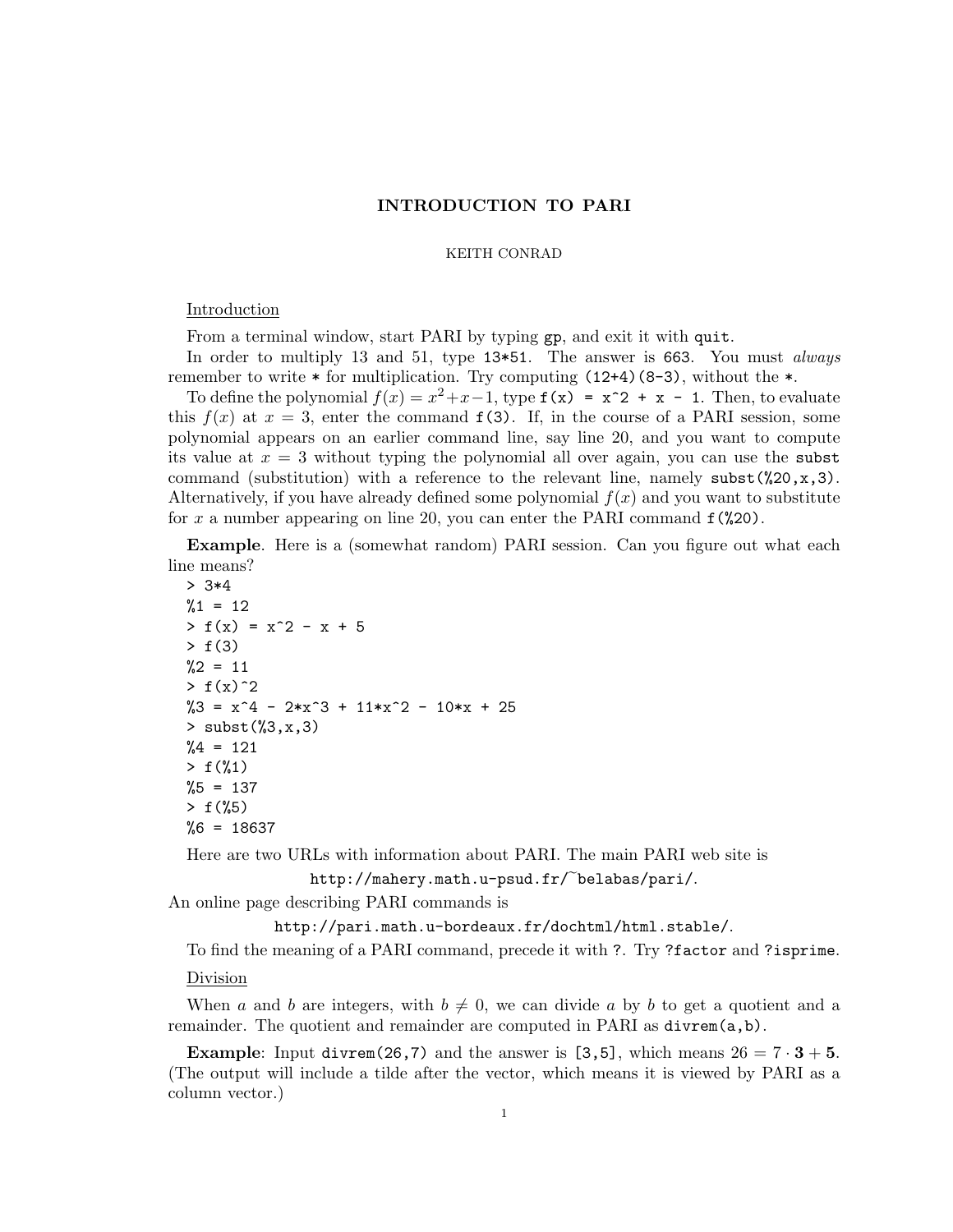### $\,$  2  $\,$   $\,$  KEITH CONRAD  $\,$

To find quotients alone, we could compute the ratio  $a/b$  as a real number and extract the integer part. For instance, let's say we want to know the quotient when 934234 is divided by 2755. If you type 934234/2755, you might be surprised at the answer: it's exactly what you typed! (Do it.) The reason is that PARI is meant for number theorists, so it will not convert fractions into real number decimals automatically. At most it will convert a non-reduced fraction into reduced form (try 4275/589), but otherwise it does not simplify. To force PARI to treat rational numbers as real numbers, simply multiply by 1.0 like this: 1.0\*934234/2755. Or enter the numerator or denominator as a real number with a decimal point, e.g., 934234/2755.0. Either way, the output has integer part 339.

To output only the quotient with the divrem command, you only want the first component of divrem(a,b). This can be done by appending [1] after the command: divrem(a,b)[1] is just the quotient, and similarly divrem(a,b)[2] is just the remainder. Try an example.

There are actually three ways to compute the remainder when  $a$  is divided by  $b$  in PARI:

 $divrem(a, b)$ [2]  $a''_b$  lift(Mod(a,b)).

Sums, binomial coefficients, and complex numbers

Sums in PARI are entered like this:  $\sum_{n=a}^{b} f(n)$  is sum(n=a,b,f(n)). (You could use other letters in place of **n**.) To figure out how to compute a sum like  $\sum_{d|n} f(d)$  in PARI, enter ?sumdiv and experiment.

Binomial coefficients occur in the binomial theorem:

$$
(x+y)^n = \sum_{k=0}^n \binom{n}{k} x^k y^{n-k}.
$$

Algebraically,

$$
\binom{n}{k} = \frac{n!}{k!(n-k)!} = \frac{n(n-1)(n-2)\cdots(n-k+1)}{k!}.
$$

This binomial coefficient is entered in PARI as **binomial** (n,k). The last expression for  $\binom{n}{k}$  $\binom{n}{k}$ has the advantage (by comparison with the middle expression) that it makes sense for negative n. It is the formula PARI uses for binomial coefficients. Input, say, binomial  $(-3,7)$ and binomial(-3,8), and PARI returns meaningful answers rather than error messages. Try inputting binomial(9,-5) and see what PARI does.

To write complex numbers in PARI, type  $i$  as I, not as i. (This frees i to be used as a summation index, say.)<sup>1</sup> For instance,  $(3+4*I)^2$  gives the square of  $3 + 4i$ . (Remember, PARI will return an error message if you type  $3+4I$ ; don't forget the  $\star$ .

The absolute value of a complex number  $a + bi$  is  $|a + bi| = \sqrt{a^2 + b^2}$ . This is computed in PARI as  $abs(a+b*I)$ . In particular, when a is a real number in PARI,  $abs(a)$  is its absolute value.

### Modular arithmetic

PARI does modular arithmetic using the command Mod. For instance, 2 mod 7 is entered as  $Mod(2,7)$ . If you try  $mod(2,7)$ , you'll get an error message. Use the capital M.

**Example:** To compute  $2^{100}$  mod 81, input Mod(2,81)<sup> $\text{100}$ . Try Mod(2 $\text{100,81}$ ), and</sup> the answer will be the same. (Do it.)

What is the difference between  $Mod(a^d, m)$  and  $Mod(a, m)^d$ ? In the first case, PARI computes  $a^d$  as an ordinary integer and then reduces mod m. In the second case, by making

<sup>&</sup>lt;sup>1</sup>The number  $\pi$  in PARI is Pi, not pi. So compute  $e^{2\pi i/5}$  as  $\exp(2*Pi*I/5)$ .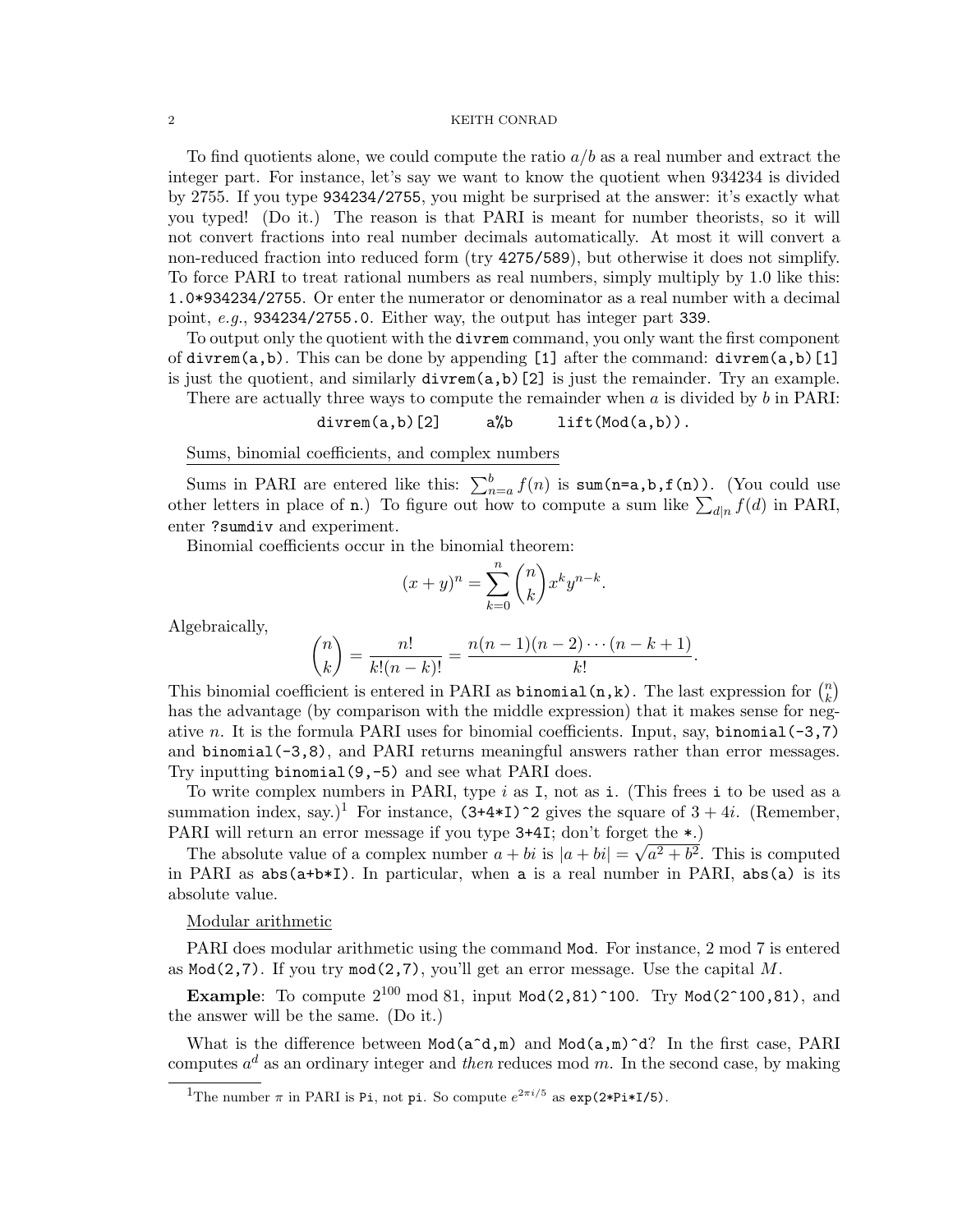the base for the exponentiation an intrinsic "modular" number,  $Mod(a,m)$ , PARI knows from the start to carry out all operations modulo  $m$ . This is more efficient.

Example: Try Mod(100,242437)^32354543534 and Mod(100^32354543534,242437). The final answers must be the same, but there is a noticeable difference in the run time of these two calculations. Thus, when you work mod  $m$  in PARI, it is to your advantage to put (large) exponents outside the Mod command.

How do we turn a modular integer into a plain integer? Use lift. For instance, lift(Mod(9,31)) returns the value 9. Also, lift(Mod(2343423,31)) has value 9. The command lift returns the least non-negative remainder as an ordinary integer. (So lift(Mod( $a,m$ )) is the same as divrem( $a,m$ )[2] and  $a\ll m$ .)

znorder(Mod( $a,m$ )) computes the order of a mod m. The order is the smallest exponent  $n \geq 1$  such that  $a^n \equiv 1 \mod m$ . For instance, the input znorder(Mod(2,23)) has output 11. That means  $2^{11} \equiv 1 \mod 23$  and 11 is the smallest  $n \ge 1$  for which  $2^n \equiv 1 \mod 23$ .

eulerphi(m) computes the number of invertible integers modulo  $m$ .

znprimroot(m) will return a generator (also called a primitive root) modulo  $m$  if there is one. It is always the smallest possible generator of the invertible numbers modulo  $m$ .

chinese(Mod(a,m),Mod(b,n)) finds the solution to  $x \equiv a \mod m$  and  $x \equiv b \mod n$  when there is one. For instance, chinese( $Mod(3,8)$ ,  $Mod(12,45)$ ) has output  $Mod(147,360)$ . (If you enter incompatible input, such as  $chinese(Mod(1,3),Mod(2,3))$ , you'll get an error message that betrays PARI's French origins. Try it.)

gcd, divisors

Compute a gcd using gcd.

Example: Compute gcd(2479,1739).

 $lcm(a,b)$  is, of course, the least common multiple of a and b.

Given integers a and b, PARI can solve  $ax+by = (a, b)$  as bezout  $(a, b)$ . The answer will be a vector triple  $[x,y,d]$ , where d is the gcd of a and b and  $ax + by = d$ . (There is not a unique integer solution  $(x, y)$ ; PARI simply gives *one* solution, based on Euclid's algorithm I presume.)

Example: Input bezout(74,91) and the answer is [16,-13,1]. Check this is correct. What is bezout  $(91,74)$ ? Compute bezout  $(2479,1739)$  and check the result is correct.

All the positive integer divisors of n (even when  $n < 0$ ) can be found with divisors (n).

Example: Compute divisors(342).

Primes

primes(n) is a vector listing the first *n* primes. precprime(x) is the largest (*i.e.*, preceding) prime  $\leq x$  (for real x). nextprime(x) is the first prime  $\geq x$  (for real x). numdiv(n) is the number of (positive) divisors of the integer n.

For instance, precprime(11) and nextprime(11) are both 11. While the largest prime PARI seems to have stored in the prime command is prime(41561), which is 500257 (try inputting prime(41562) and see what happens), PARI has no problem using the command nextprime beyond this range.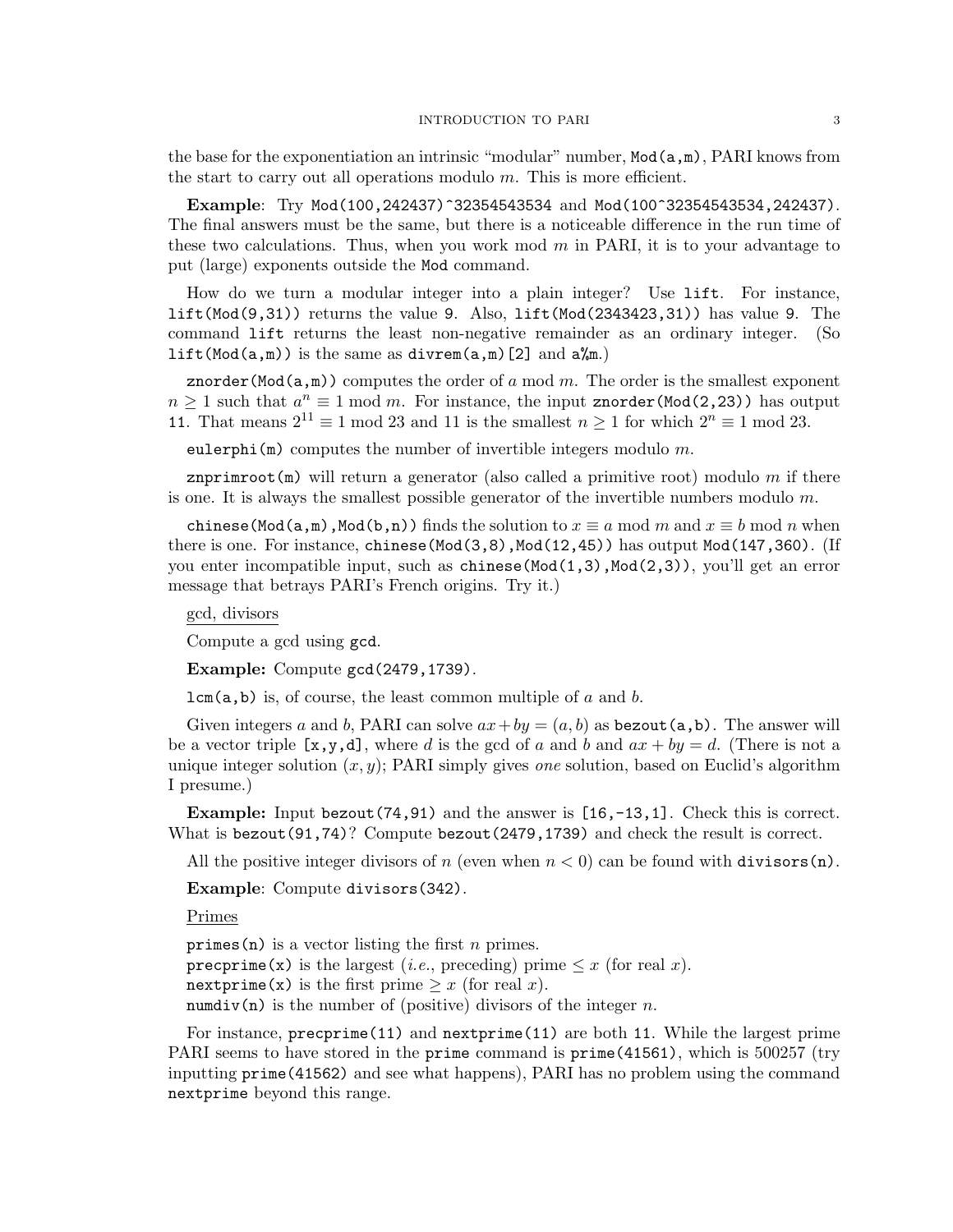#### 4 KEITH CONRAD

Example: Compute nextprime(10^10).

Sometimes we may want to know how many times a prime  $p$  shows up in the prime factorization of n. When  $n = 45 = 3^2 \cdot 5$ , the prime 3 shows up two times. The relevant command for the exponent of p in the factorization of n is valuation $(n,p)$ .

Example: Check valuation(45,3) is 2 and valuation(45,7) is 0. Try computing this function for nonprime p, such as valuation(45,15) and valuation(45,10). What do the answers mean?

### Factoring and primality testing

Type factor(224467774227) and press the PARI button. The answer comes out as a  $3 \times 2$  matrix. In each row, the first term is a prime and the second term is its multiplicity as a prime factor. In the factorization of 224467774227, one prime factor appears twice and the two others each appear once. (Actually, there is an exception to this description of the matrix. If  $n < 0$ , then factor(n) will return a factorization matrix whose first row is  $[-1 \ 1]$ , which indicates the negativity of the number. But  $-1$  is not a prime number! Try  $factor(-162)$ .) PARI will also factor rational numbers. Compute  $factor(5/9)$  and decide what PARI must be doing when it factors rational numbers.

To decide if a number n is prime, the relevant command is  $isprime(n)$ , which returns the value 1 if n is prime and 0 if it is not. For instance, compute  $i$ sprime(2958270619). Then factor(2958270619). You should find there is one prime factor appearing twice and another appearing once. Does PARI think 1 is prime? What about  $-1$ ? Or  $-3$ ? Or  $-11$ ?

## Vector and matrix operations

To enter a vector into PARI from scratch, simply use square brackets (not parentheses!) with terms separated by commas.

Example: [3,4,5] + [5,8,9] has value [8,12,14].

Example:  $> v = [1, 2, 3]$  $%1 = [1,2,3]$ > 3\*v  $\%2 = [3,6,9]$ 

**Example:** Try entering  $w = (1,2,3)$  and see what happens.

When you are dealing with some vector  $v$  in PARI, you can find out how long it is by computing length(v).

For instance, if you want to know the number of divisors of 342, you can ask PARI for the length of its vector of divisors: length(divisors(342)) returns the answer 12, so there are 12 divisors. Of course, the direct command numdiv(342) might appeal to you more. But you should know the length command is out there for general vectors.

The fifth coordinate of a vector v is  $v[5]$ . (Please note the square brackets. Typing v(5), with parentheses, will not give an answer.)

The general PARI vector command is vector(N,j,f(j)), where this means a vector of length N, with j running from 1 to N, and in the j-th coordinate the number  $f(j)$  is placed.

To enter a matrix, use commas to separate row entries and semi-colons to start a new row. The beginning and end of a matrix are indicated, as with vectors, by square brackets.

**Example:** The  $3 \times 3$  identity matrix is  $[1,0,0;0,1,0;0,0,1]$ .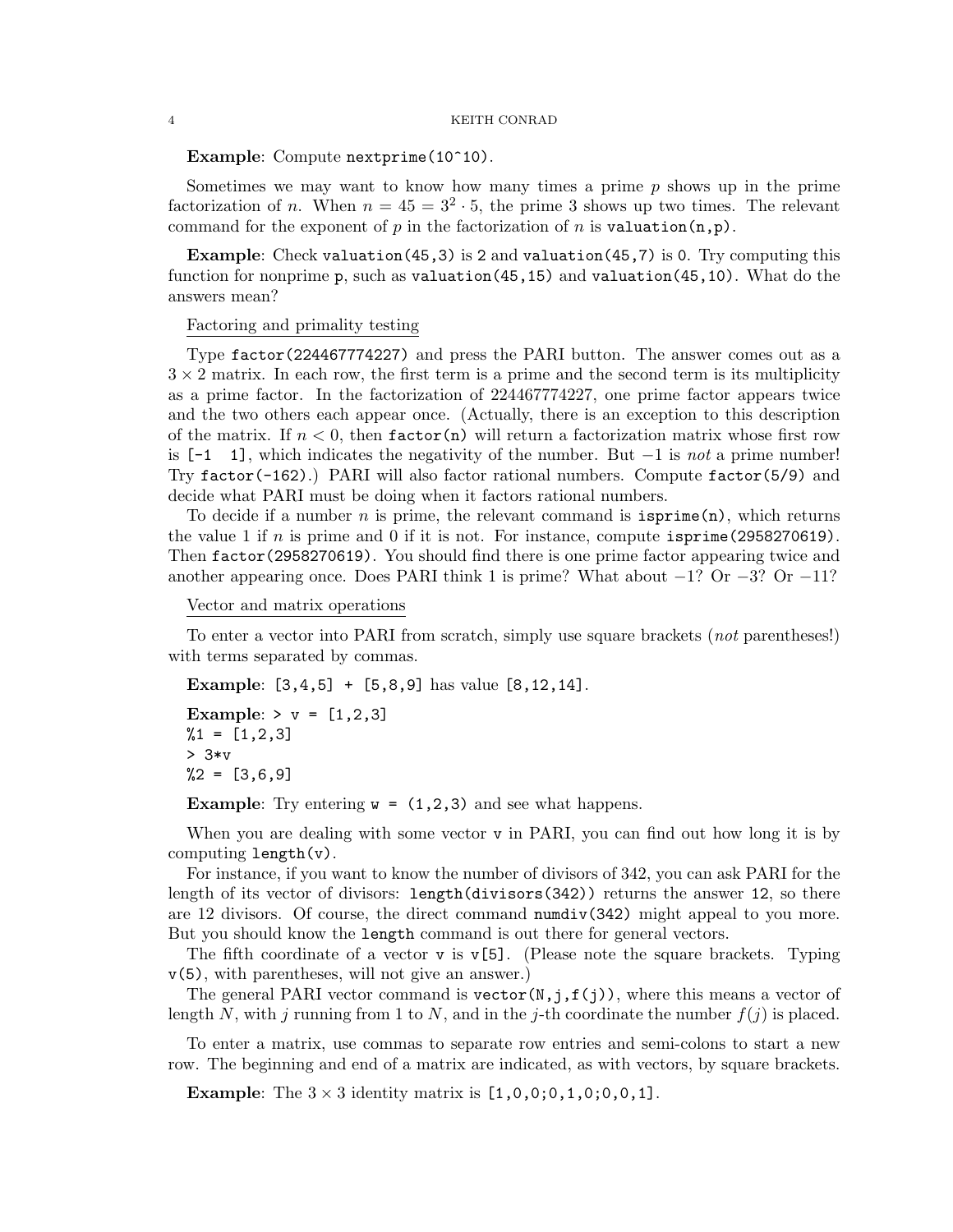**Example:** Compute the inverse of  $\begin{pmatrix} 3 & 5 \\ 1 & 2 \end{pmatrix}$  as  $\begin{bmatrix} 3 & 5 \\ 1 & 2 \end{bmatrix}$  (-1).

The  $(i, j)$  entry of a matrix A is an obvious command:  $A[i, j]$ . Remember to use square brackets, not parentheses.

The size of matrix A is matsize(A), which returns a 2-component vector, the *first* one giving the number of rows and the second giving the number of columns. For instance,  $\texttt{matsize(A)}$  [1] would tell you how many rows A has.

Example: When you compute divrem(26,7), the answer [3,5] has a tilde after it, which means the answer is interpreted by PARI as a column vector, not as a row vector. Compute  $\mathtt{matsize}(divrem(26,7))$  and see the answer is consistent with this column vector interpretation.

**Example:** Since  $factor(n)$  gives a matrix where each row corresponds to a separate prime, the number of prime factors of n can be computed as  $\texttt{matsize}(\texttt{factor}(n))[1].$ Compute matsize(factor(32211990))[1]. Is this consistent with factor(32211990)?

PARI can work with vectors and matrices in modular arithmetic. Just give it a vector or matrix with modular entries. Or, just as rational numbers can be made real by multiplying by 1.0, you can make a vector or matrix "modular" by writing it in its standard form and then multiplying the whole thing by  $Mod(1,m)$ , where m is your desired modulus. Thus,  $[1, 2, 5]$  as a mod 3 vector could be entered as  $Mod(1,3) * [1,2,5]$ .

## Polynomials

Many PARI calculations you do with integers can also be done with polynomials.

You can factor polynomials with rational coefficients by using the command factor. The answer always gives a factorization into irreducible polynomials with *integral* coefficients, and these factors might multiply back to the original polynomial *only* up to an overall scaling factor. To see what this means, do the next example.

**Example:** Compute  $factor(x^2 - 1/9)$ . Also try  $factor(2*x)$ ,  $factor(2*x^2-4)$ , and  $factor(2*x^2-8)$ . In all cases, compare the product of the irreducible factors in the output with the original polynomial.

**Example:** Compute bezout( $x^2-1$ , $x^2+x+3$ ). Notice that although the inputs are integral polynomials, the outputs have rational coefficients. (The third entry you will see in the output is 1, which means the polynomials are relatively prime.) Check the answer really works in Bezout's identity:  $(x^2 - 1)a(x) + (x^2 + x + 3)b(x) = 1$ , where PARI tells you the choices for  $a(x)$  and  $b(x)$ .

Example: Compute

bezout( $x^4 + x^3 - x - 1$ ,  $2*x^3 + 5*x^2 + 5*x + 3$ )

and check the answer is correct. (The third entry of the output is not constant, indicating a nontrivial common divisor of the two polynomials.)

If you enter binomial( $x, k$ ) with a variable x rather than a particular number, then PARI interprets this as the binomial coefficient polynomial  $\binom{x}{k}$  $\binom{x}{k}$ . Try binomial(x,3).

poldegree(f) is the degree of the polynomial  $f$ . (What is poldegree(0)?)

<code>polcoeff(f,j)</code> is the coefficient of  $x^j$  in  $f.$ 

In addition to working with integers modulo integers, we can work with polynomials modulo other polynomials, and the lift command works there as well.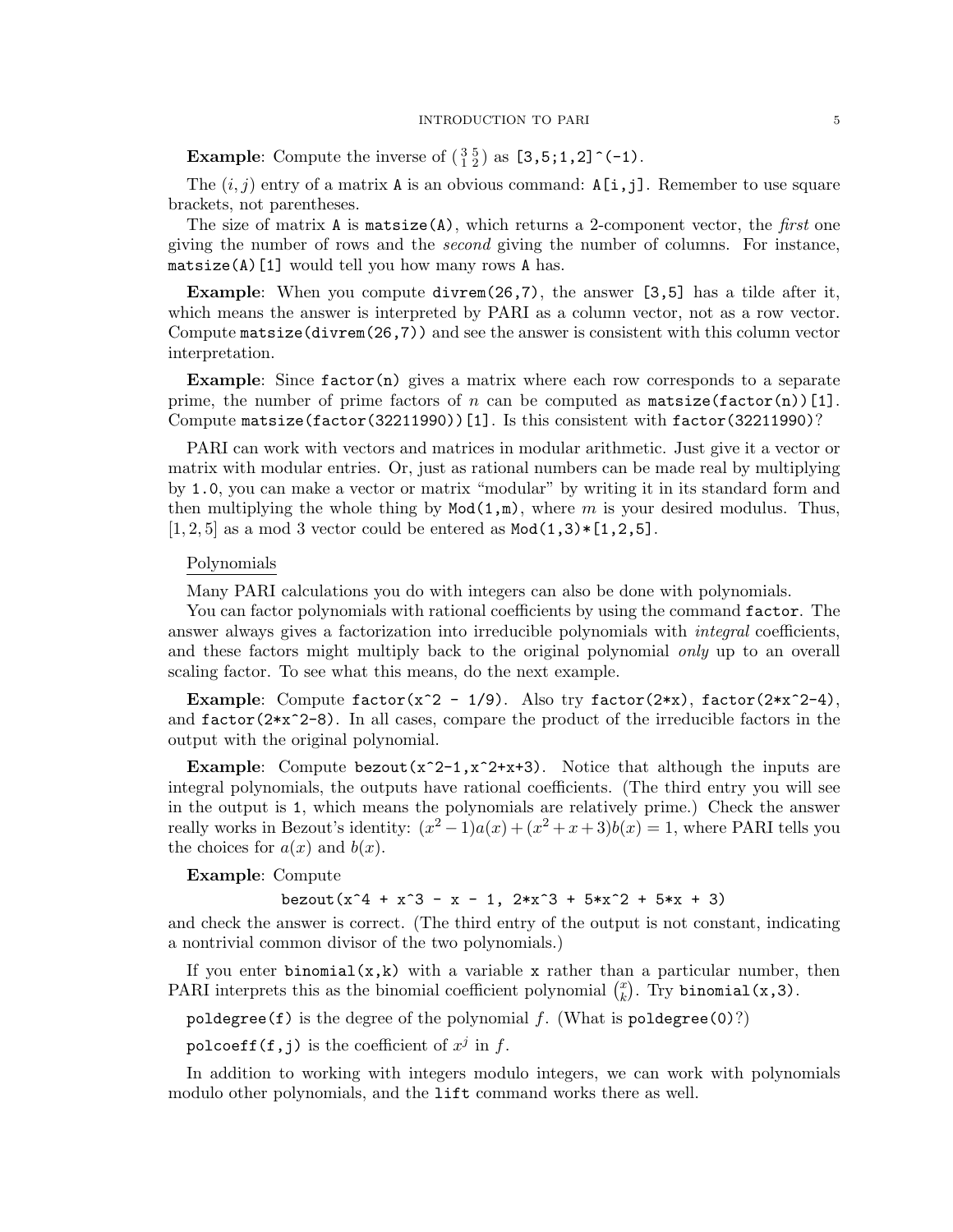#### 6 KEITH CONRAD

Example: lift(Mod(x^3 - 2\*x + 6,x^2 - x + 4)) returns value  $-5*x + 2$ , and indeed  $x^3 - 2x + 6 \equiv -5x + 2 \mod x^2 - x + 4$ ; check the difference  $(x^3 - 2x + 6) - (-5x + 2)$ is divisible by  $x^2 - x + 4$ .

To turn a polynomial with integer coefficients into a polynomial with modular coefficients, multiply it by Mod(1,m) for a modulus m. Thus, the polynomial  $x^2 - 5$  with coefficients interpreted mod 11 would be  $Mod(1,11)*x^2 - Mod(5,11)$  or could be entered as  $Mod(1, 11)*(x^2 - 5)$ .

**Example:** Unlike the usual integer polynomial  $x^2 - 5$ , which does not factor further over the integers, the mod 11 polynomial  $x^2 - 5$  factors over the integers mod 11. Indeed, type  $factor(Mod(1,11)*(x^2-5))$  and see what you get.

The polynomial analogue of isprime is polisirreducible. The output is 1 if the polynomial is irreducible and 0 otherwise. For instance,  $polisirreducible(x^2-1)$  is 0 while polisirreducible( $x^2+1$ ) is 1. These refer to reducibility or irreducibility as polynomials with rational coefficients. The behavior with coefficients modulo  $p$  can be different. For instance,  $x^2 + 1 = (x+2)(x-2)$  if we treat the coefficients as integers modulo 5 (since  $1 \equiv -4 \mod 5$ ), and if you enter polisirreducible(Mod(1,5)\*(x^2+1)) in PARI the output will be 0, meaning the polynomial  $x^2 + 1$  modulo 5 is not irreducible. Enter  $factor(Mod(1,5)*(x^2+1))$  to see how PARI exhibits the factorization.